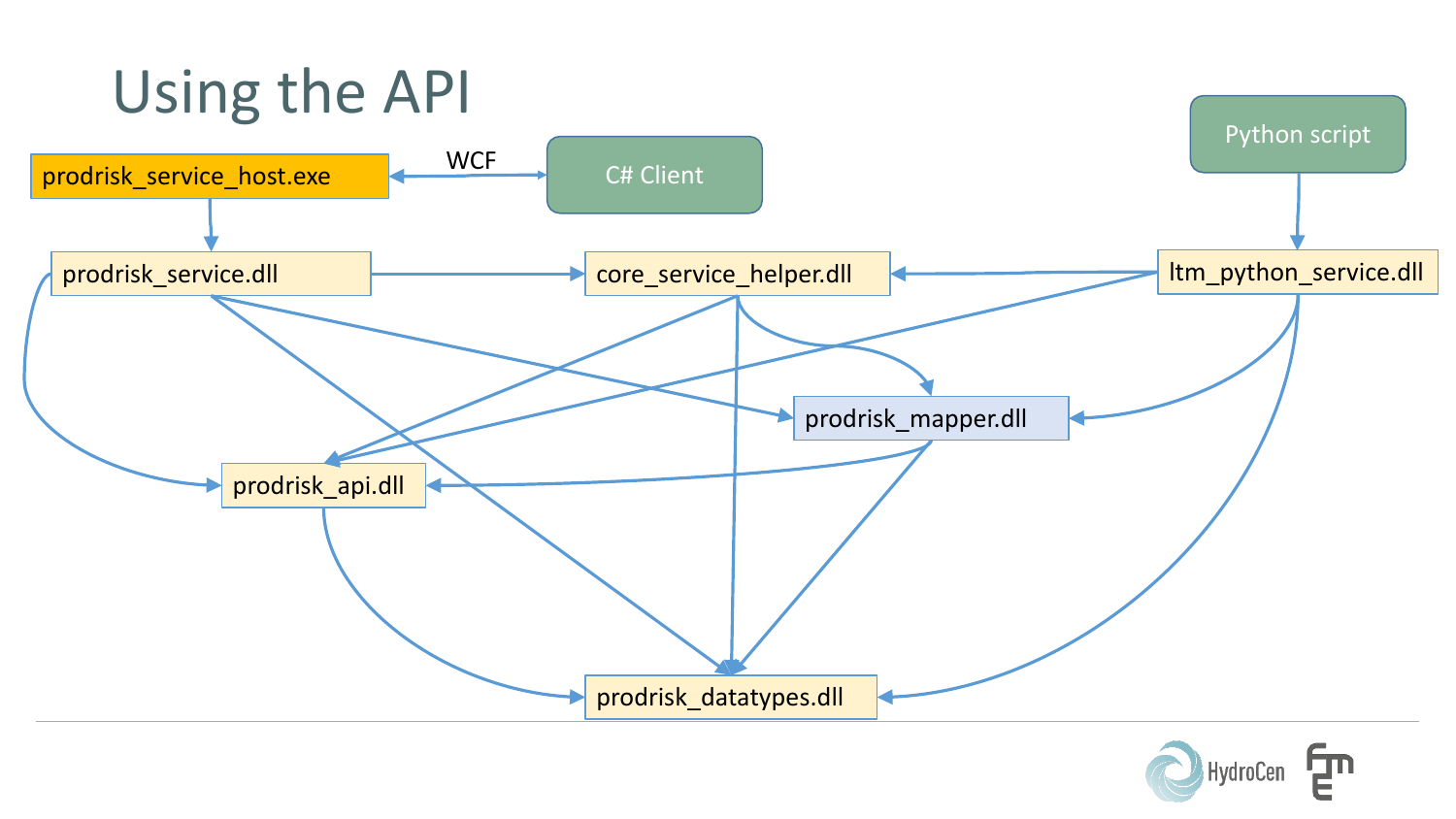## Top level dlls

- prodrisk service.dll
- Interface (ServiceContract):
	- ProdriskCore.IProdriskService
- Class (implementing the interface above):
	- ProdriskCore. ProdriskService
- Each method is an **OperationContract**
- Itm python service.dll
- Interfaces (ServiceContract):
	- ProdriskPythonCoreService.IProdriskPyth onService
	- VansimtapPythonCoreService. IVansimtapPythonService
- Classes (implementing each interface above):
	- ProdriskPythonCoreService.ProdriskPyth **onService**
	- VansimtapPythonCoreService.VansimtapP ythonService
- Each method is an OperationContract

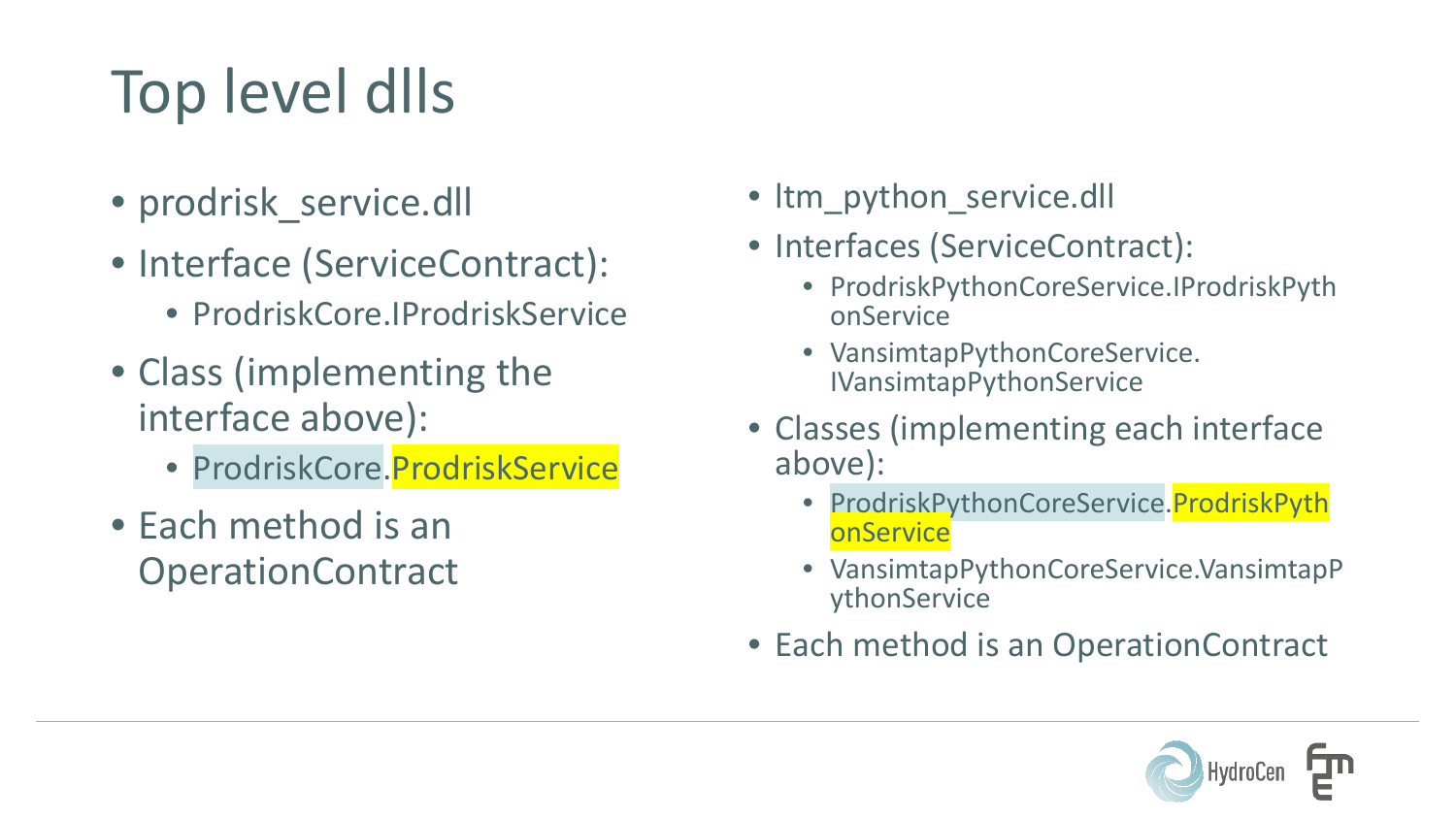## Calling Prodrisk from Python

import clr # Common Language Runtime, the virtual machine component of Microsoft's .NET framework clr.AddReference(currentDir + "\\ltm\_python\_service") # Load the dll from ProdriskPythonCoreService import ProdriskPythonService as prodriskAPI # ProdriskPythonCoreService (Namespace from the dll above), ProdriskPythonService (class)

prodriskCore = prodriskAPI("Test", False) # Constructor, also instantiates a reference to the core (C++) prodriskCore.SetOptimizationPeriod(startTime, endTime) # Defines the time unit as hour and transfer the values to the core object created above

prodriskCore. SetIntValue("setting", "setting", "minIterations", 1) # Gets the index of the object and the attribute, and transfers the value via the core object prodriskCore. SetIntValue("setting", "setting", "maxIterations", 5)

for modName, vol in initialState.startVol.items(): )  $\qquad \qquad \qquad$  # Perform iterations on objects prodriskCore.SetDoubleValue("module",modName,"startVol",vol

objectNames = prodriskCore.GetObjectNamesInSystem() # Retrieve all object names defined

prodriskCore.GenerateProdriskFiles() # Adds hardcoded values, perform some sorting and other preparations before writing the ASCII and binary files prodriskCore.RunProdrisk() # Creates necessary commands, environment variables etc and then first executes Genpris and then Prodrisk, before retrieving the results

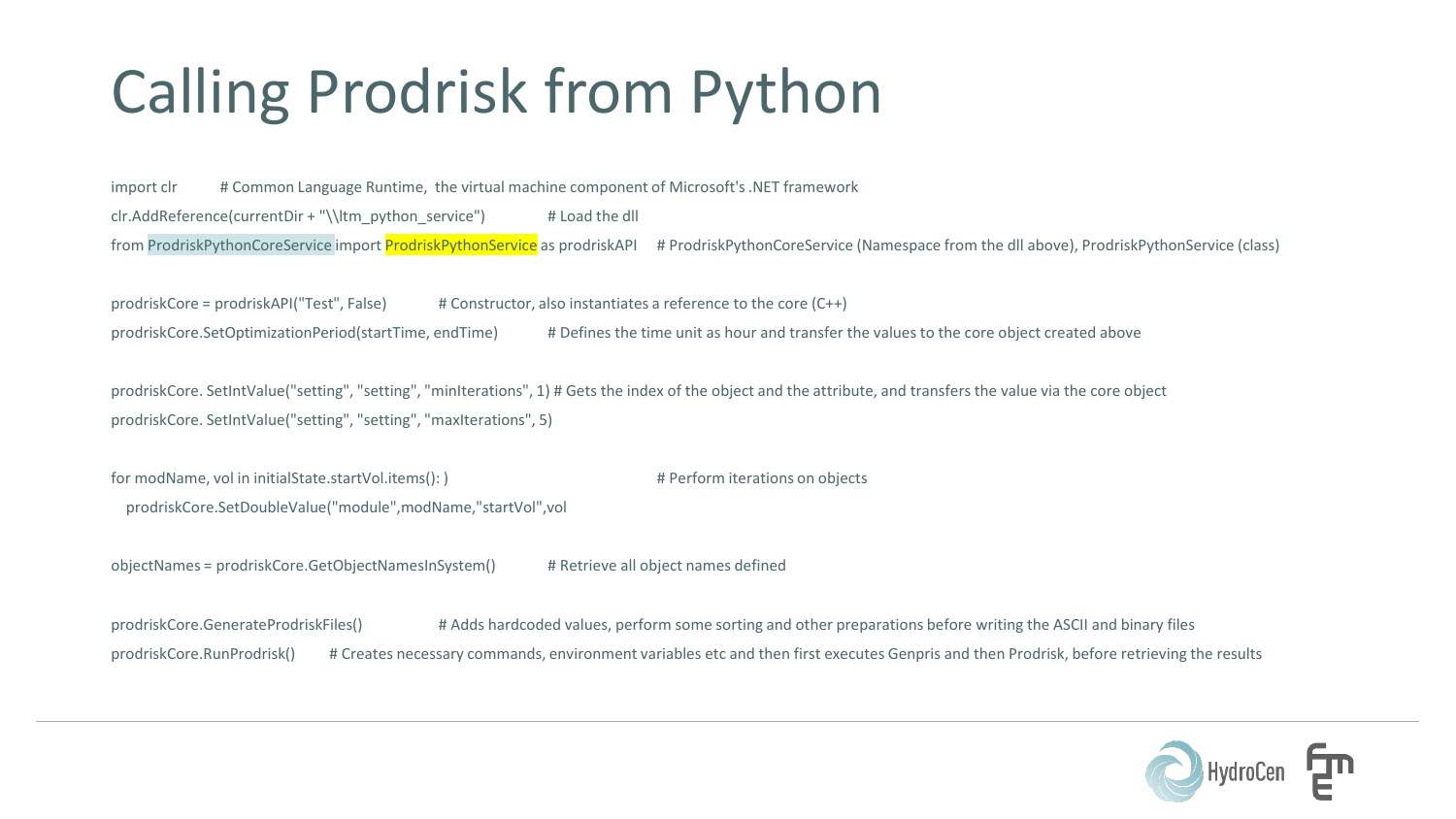```
Starting a server host
```

```
using (var host = new ServiceHost(typeof(ProdriskService)))
{
    host.Open();
    Console.ReadLine();
    host.Close();
}<br>}
```
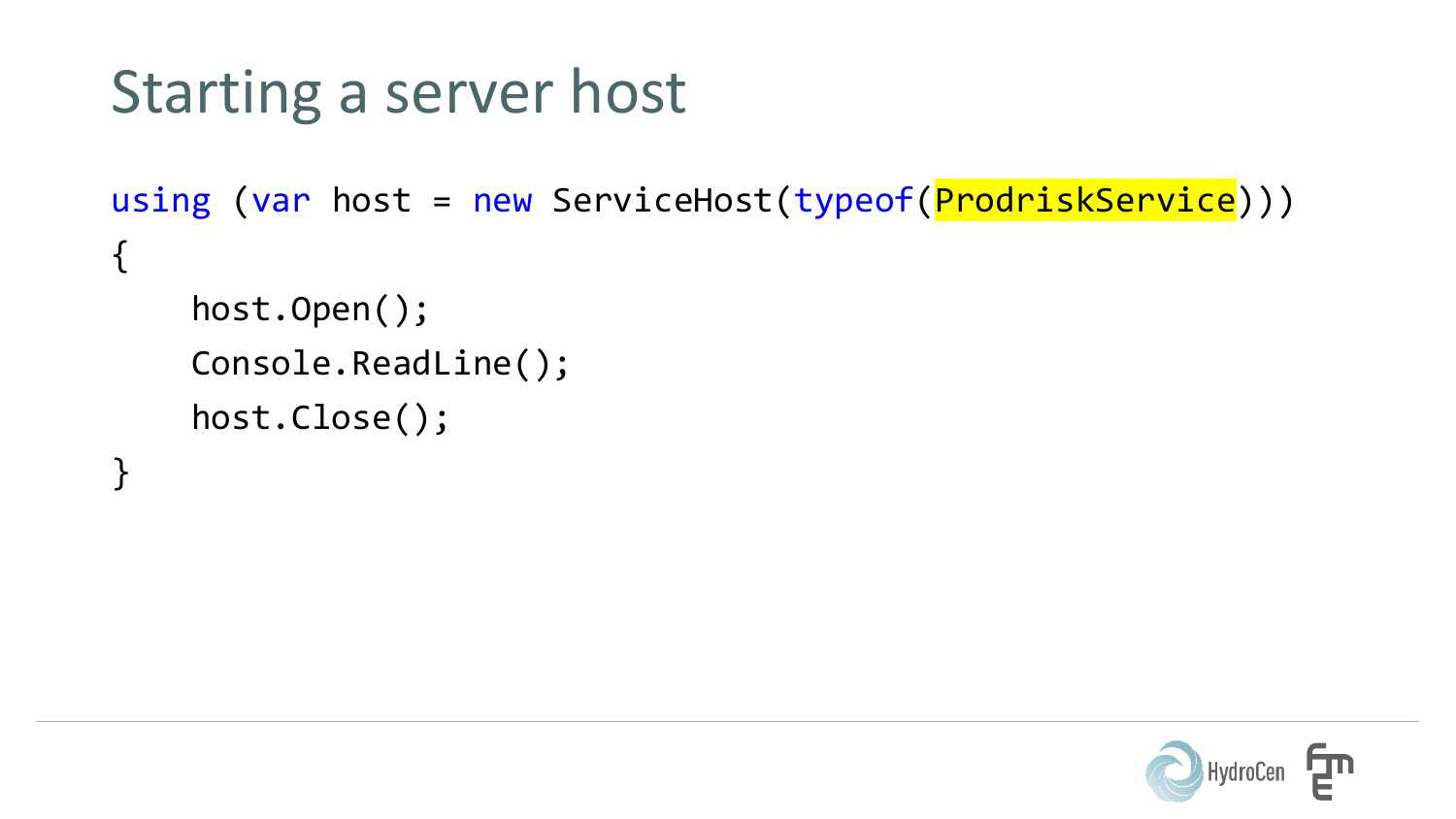## Some server host settings

<system.serviceModel>

```
<services>
  <service name="ProdriskCore.ProdriskService" behaviorConfiguration="MyBehavior">
    <endpoint address="" binding="netTcpBinding" bindingConfiguration="ProdriskBinding" contract="ProdriskCore.IProdriskService">
     <identity>
      <dns value="localhost"/>
    </identity>
    </endpoint>
    <endpoint address="mex" binding="mexTcpBinding" bindingConfiguration="" contract="IMetadataExchange"/>
    <host>
     <baseAddresses>
      <add baseAddress="net.tcp://localhost:9999/ProdriskServiceHost/"/>
     </baseAddresses>
    </host>
  </service>
  </services>
</system.serviceModel>
```